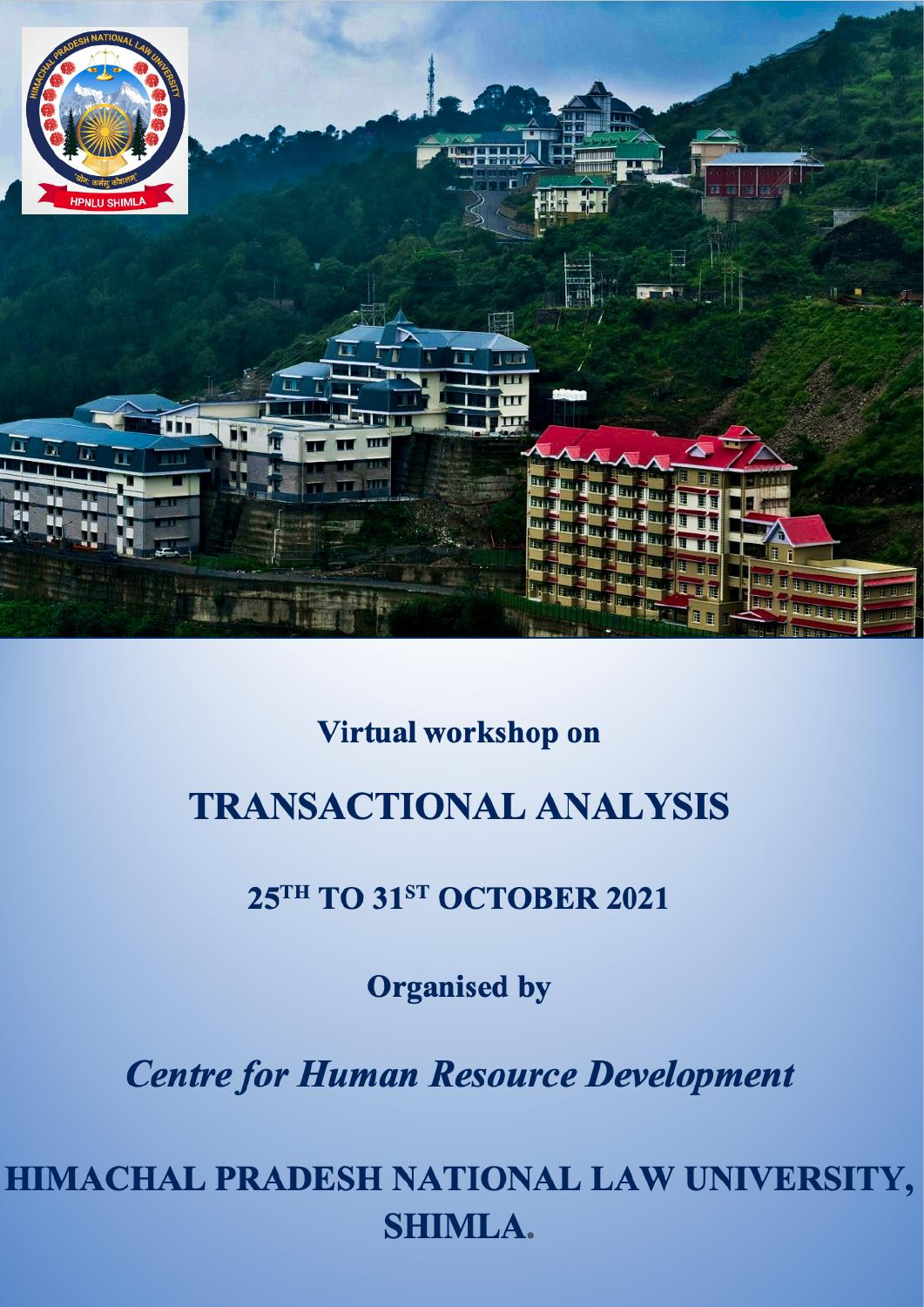# **ABOUT HIMACHAL PRADESH NATIONAL LAW UNIVERSITY**



Established by the State Government in 2016, by an Act of the Legislature (Act 16 of 2016), located in the geographical terrain of Himalayas, Himachal Pradesh National Law University, Shimla, is the best place for education, developing students, understanding the law and legal system, topographies of law making, legal practices, and administration.

The institution has attracted an excellent set of teachers from all over India. The University is committed to provide inter disciplinary and practical/application based legal education keeping in view the requirements of overall developments of its students.

Hon'ble Mr. Justice Ravi Malimath, acting Chief Justice, High Court of Himachal Pradesh is the chancellor and Prof. Dr. Nishtha Jaswal is the vice-chancellor of the university. *'Yogah Karmasu Koushalam'* meaning 'to do a skillful is a virtue' is what HPNLU family believes in.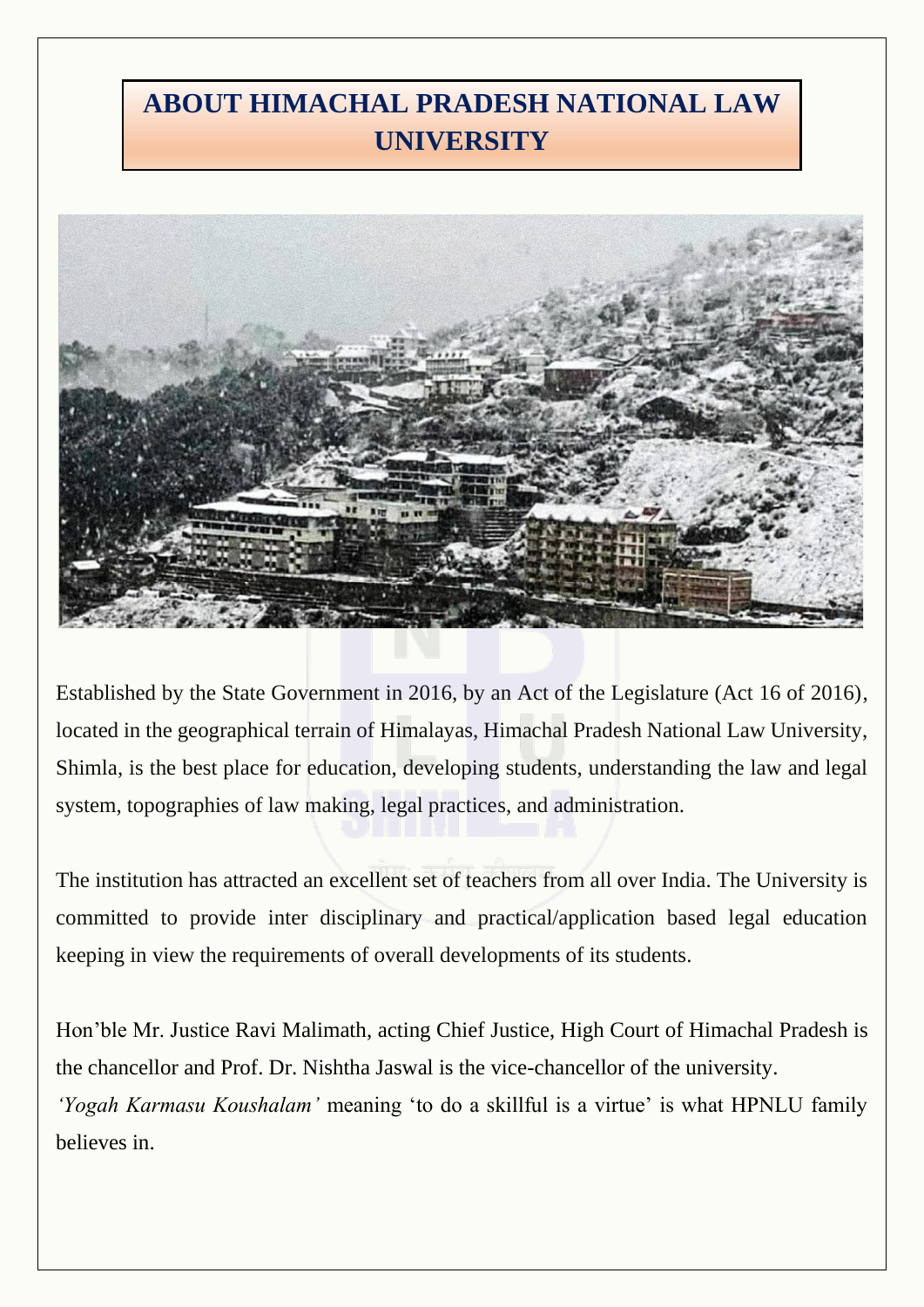### **ABOUT THE WORKSHOP**



Transactional analysis is an interesting and enlightening paradigm for analyzing our own and other people's behavior. It provides some extremely valuable insights on the influence of various behavioral types in interpersonal relationships. It includes utilizing knowledge and abilities to recognize and adopt a frame of mind that can decide whether the transaction (i.e., communication) will be effective or not, which has the potential to make or break an interpersonal relationship.

The purpose of this workshop is to increase the participants' understanding of people themselves and others. It uses the theoretical and practical application of Transactional Analysis to explain why people behave as they do. It will also help the participants understand why some people 'communicate' the way they do, and why some people go around in circles, going nowhere. In addition, it will also help participants understand interpersonal relationship and conflict management for better individual and team effectiveness.

This workshop aims to elaborate on the various concepts of TA to help individuals build better interpersonal skills in order to avoid conflicts in any environment.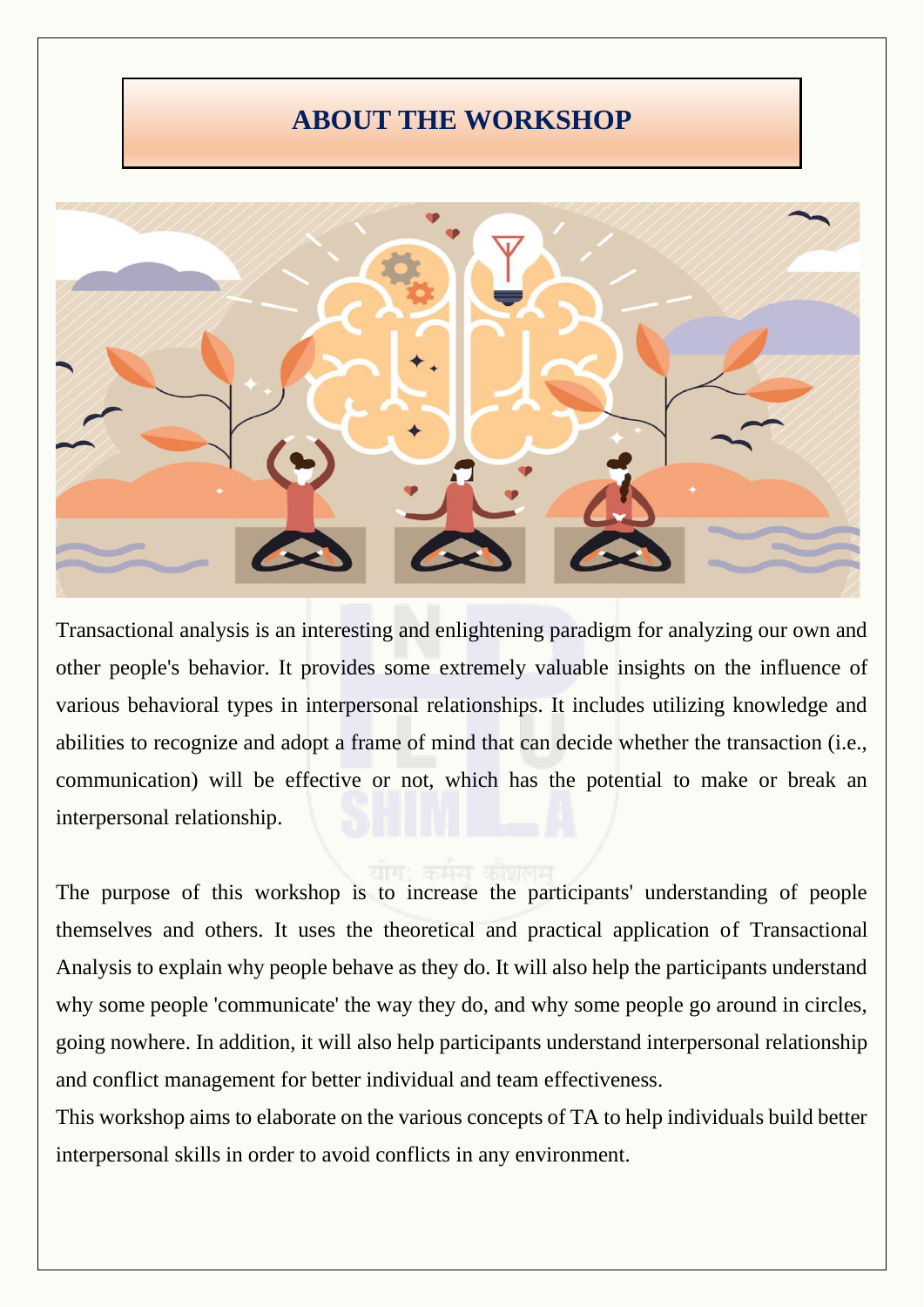#### **OBJECTIVES OF THE WORKSHOP**

- To equip the participants with basic concepts of Transactional analysis
- To augment self-awareness, spontaneity, and capacity for intimacy
- To help participants understand interpersonal relationship and conflict management for better team work & personal effectiveness.
- To use transactional analysis as a medium to develop effective communication and an environment for collective growth.

# **WHO MAY PARTICIPATE?**

- Students.
- Research Scholars.
- Academicians.
- Professionals working in or for organizations.

#### **SIGNIFICANCE OF THE WORKSHOP**

"*Human resource isn't a thing we do, it's the thing that runs our business*" — Steve Wynee, Business Magnet

Upon reflecting on the quote, while perusing decades of literature on psychology and management, one truly grasps the groundbreaking significance of Human Resources (HR). It is the summation of knowledge, skills, creative abilities, talents, and aptitudes of a workforce that has incredible significance in the cardinal development and overall progress of an organisation. But unlike other resources employed by an organization, HR, driven by individual behaviour that ultimately guides organization behaviour, poses a significant challenge to an organisation in its continuous, effective, and harmonious development. In this regard, it is worthwhile to note that the COVID-19 pandemic has only exacerbated this issue and has brought to fore not only a peculiar way of living, but also a variety of new issues which affect the HR, and thus, the organisation. In order to avoid such precarious situations,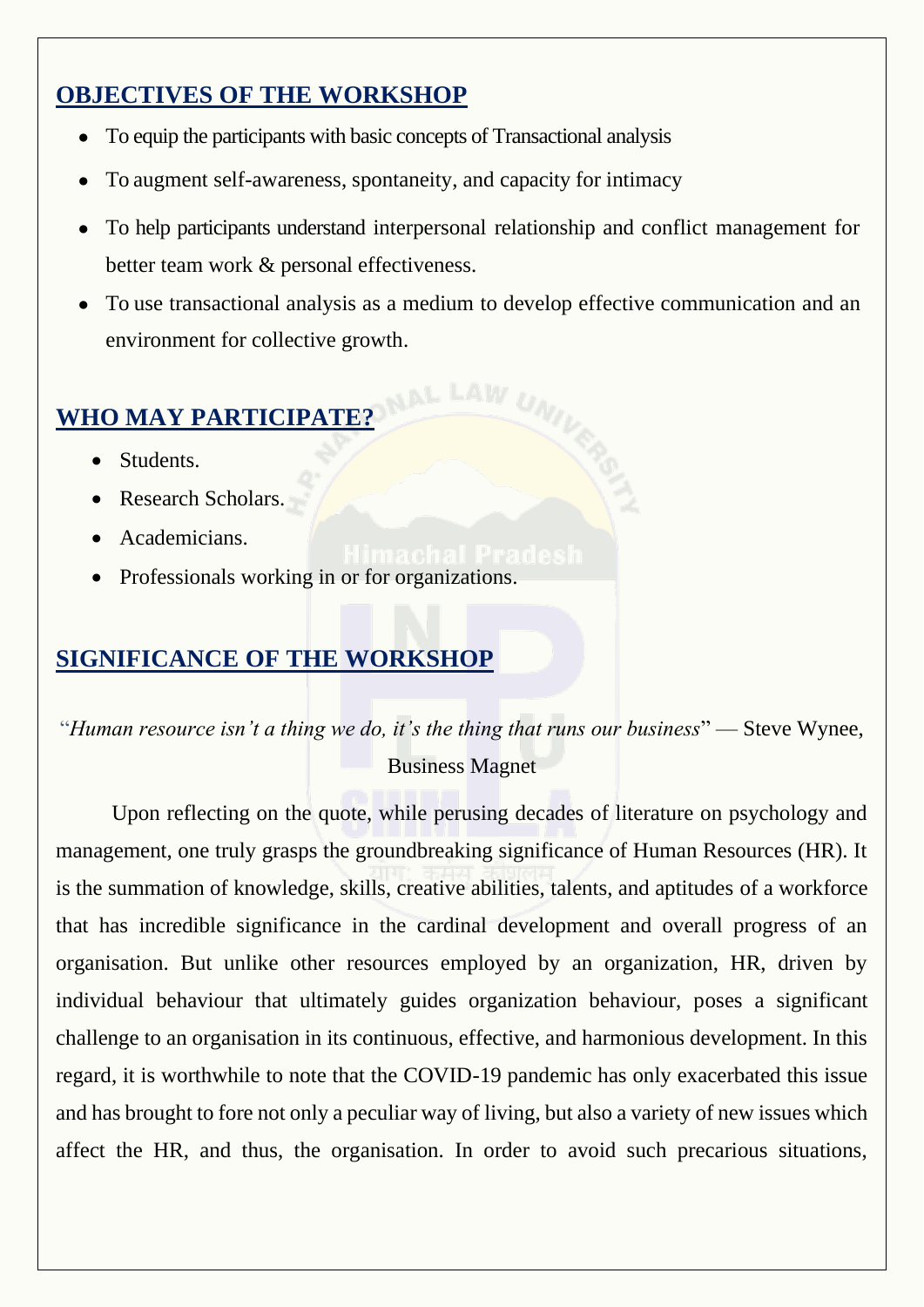managers have a medley of different management tools at their disposal. One such tool is Transactional Analysis.

The pandemic brought to bear an unprecedented era where the working environment (and culture) of organizations have seem to have gone through a drastic change. This change without fail—has also significantly impacted the Human Resources working therewith; and calls for organisations to conduct a meticulous examination of these changes. So, in light of the aforesaid, in this workshop we will seek to provide an adept analysis that will help both the management and the employees, by bridging that vacuum that this virtual age has brought on.

The gap in relationship, be it between vertical levels or horizontal ones, must be addressed both as while during this pandemic continues, and when things start going back to the new normal, for it will directly influence dynamics of an organisation environment, wherein the tool in question can be used to understand each other, the highest form of love that humans can offer. Be it an employee empathizing with their client, or a colleague welcoming another feeling not so homely in the workplace as they did in front of their screens, Transactional Analysis can be used by anyone who looks to be considerate enough to provide a safe place for their employees, colleagues or clients, something that differentiates few great organisations from a lot of good ones.

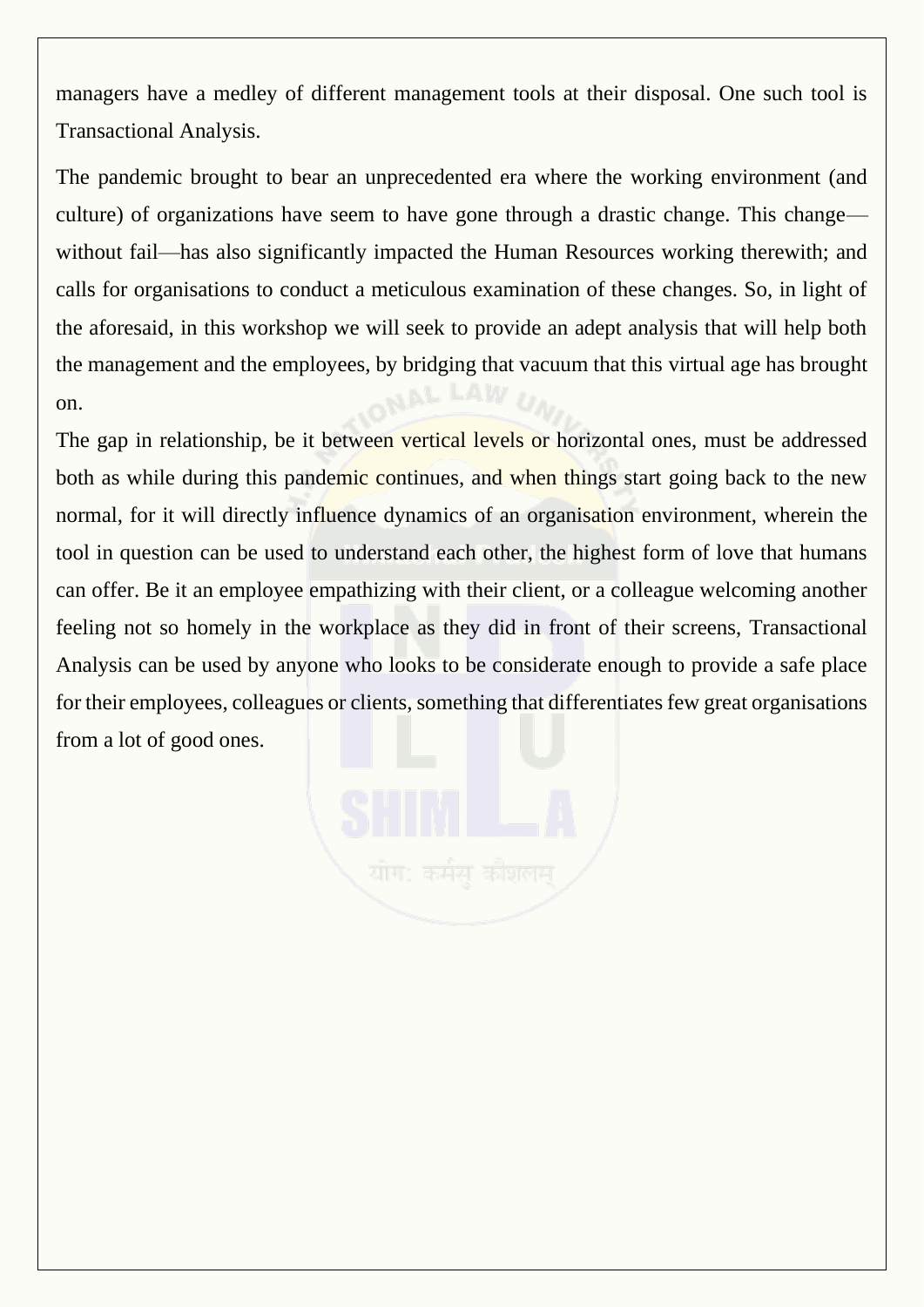## **REGISTRATIONS**

#### **REGISTRATION FEES:**

- For research scholars/ academicians : 1000 (INR)
- UG students: 500 (INR)

### **REGISTRATION LINKS:**

**Registration form:** <https://forms.gle/bSzWnNqZT2viQKuW9> **Payment link:** <https://www.onlinesbi.com/sbicollect/icollecthome.htm>

### **INSTRUCTIONS TO THE PARTICIPANTS:**

- The participants are required to attach the screenshot of successful payment in the registration form.
- The workshop shall be conducted through the Cisco WebEx platform and the link will be provided before the session begins.
- The candidates before joining any programme ensure proper internet connectivity and data usage of about 3GB per day to have live streaming of all sessions.
- E-certificate will be issued to the participants on successful completion of the course. Attendance is mandatory for all sessions, failing which certificates shall not be given.
- Intimation of selection to the participants shall be given through e-mail.
- The details of schedule of the workshop will be intimated to all the participants through email after the registration process.

#### **IMPORTANT DATES**

| <b>Workshop Date</b>         | $25th - 31st$ October, 2021    |
|------------------------------|--------------------------------|
| Registration deadline        | 22 <sup>nd</sup> October, 2021 |
| Confirmation of registration | $23rd$ October, 2021           |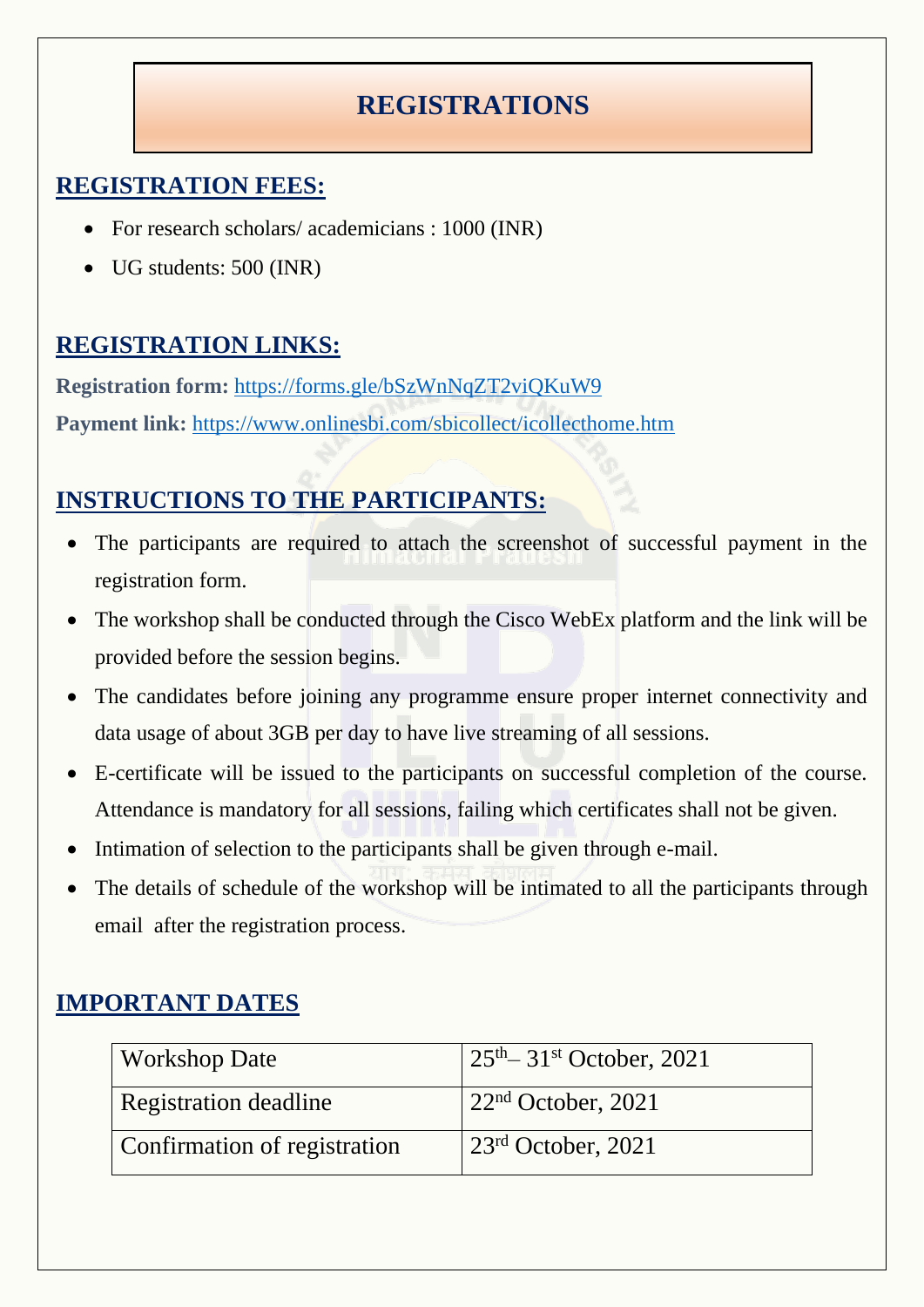#### **ORGANISERS**

#### **PATRON-IN-CHIEF**

**Prof. (Dr.) Nishtha Jaswal**

Hon'ble Vice Chancellor, HPNLU, Shimla

#### **PATRON**

**Prof. (Dr.) S.S. Jaswal**

Registrar, HPNLU, Shimla

**Dr. Deepika Gautam**

Director CHRD, HPNLU, Shimla

#### **WORKSHOP CONVENER WORKSHOP CO-CONVENER**

**Dr. Praveen Kumar** Co-ordinator CHRD, HPNLU, Shimla

**Ms. Esha Sharma** Co-coordinator CHRD, HPNLU, Shimla

#### **STUDENT CO-ORDINATORS**

**Abhinav Anand**

Convener CHRD, HPNLU, Shimla

**Kanav Sood**

Co-convener CHRD, HPNLU, Shimla

# **STUDENT MEMBERS**

Sanchit Sharma Soudamini Sharma Vernika Banyal Shubham Mahajan Nishchal Thakur

Manaswini Dube Shivam Sarin Vaibhav Gupta Ayushman Chauhan